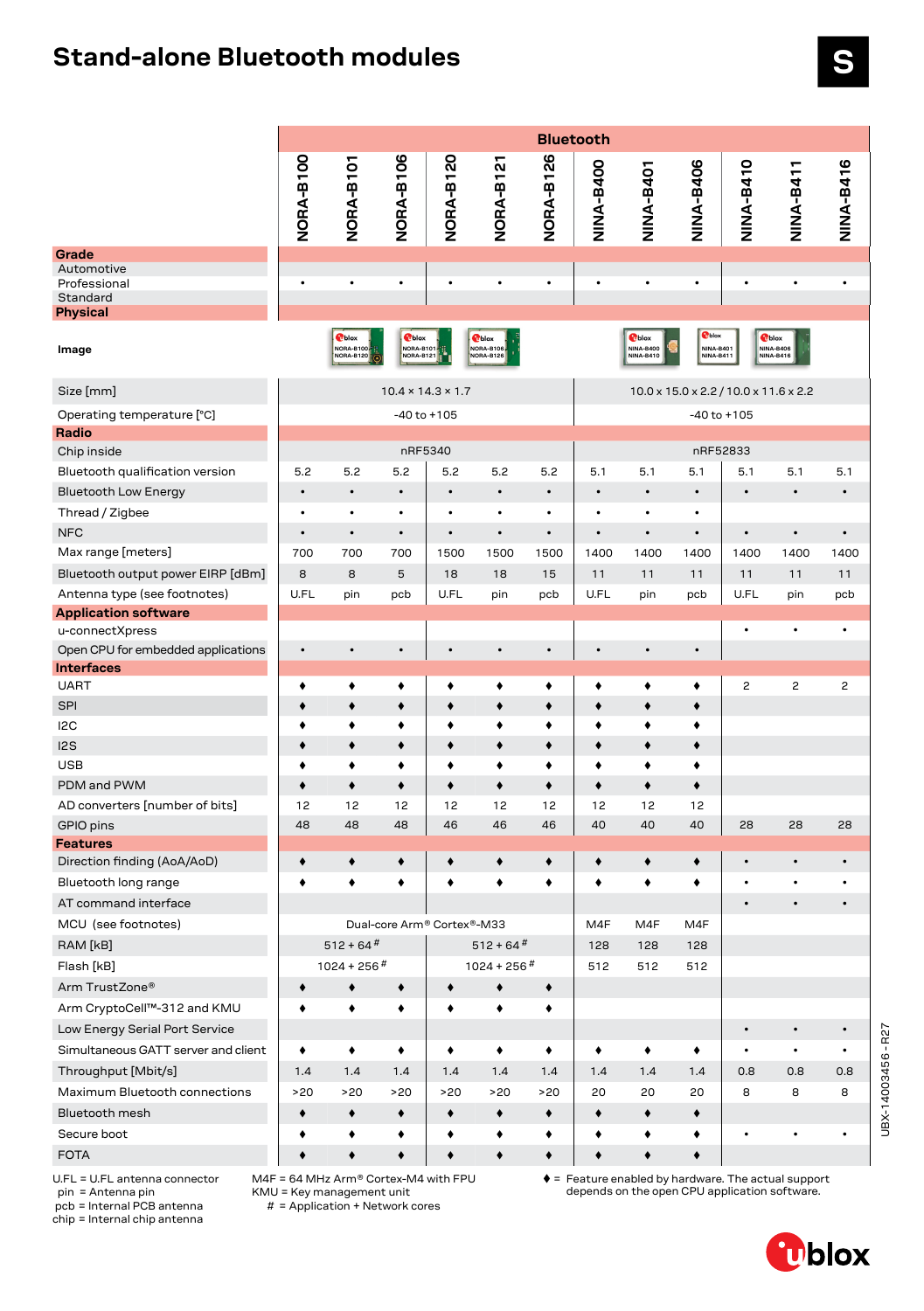## **Stand-alone Bluetooth modules**

|                                     | <b>Bluetooth</b> |                  |                             |           |                  |                                      |                                      |                  |                                                       |                |                 |                   |                |                                   |                  |                |
|-------------------------------------|------------------|------------------|-----------------------------|-----------|------------------|--------------------------------------|--------------------------------------|------------------|-------------------------------------------------------|----------------|-----------------|-------------------|----------------|-----------------------------------|------------------|----------------|
|                                     |                  |                  |                             |           |                  |                                      |                                      |                  |                                                       |                |                 |                   | ٣              |                                   |                  |                |
|                                     | <b>ANNA-B402</b> | <b>ANNA-B412</b> | ANNA-B112                   |           | <b>NINA-B301</b> | NINA-B302                            | NINA-B306                            | <b>TIES-ANIN</b> | <b>NINA-B312</b>                                      | NINA-B316      | <b>NINA-B22</b> | <b>NINA-B222</b>  | NINA-B11       |                                   | NINA-B112        |                |
|                                     |                  |                  |                             |           |                  |                                      |                                      |                  |                                                       |                |                 |                   |                |                                   |                  |                |
|                                     |                  |                  |                             |           |                  |                                      |                                      |                  |                                                       |                |                 |                   |                |                                   |                  |                |
| Grade<br>Automotive                 |                  |                  |                             |           |                  |                                      |                                      |                  |                                                       |                |                 |                   |                |                                   |                  |                |
| Professional                        | ٠                |                  |                             |           | $\bullet$        | $\bullet$                            |                                      |                  |                                                       |                | $\bullet$       |                   |                |                                   |                  |                |
| Standard<br><b>Physical</b>         |                  |                  |                             |           |                  |                                      |                                      |                  |                                                       |                |                 |                   |                |                                   |                  |                |
|                                     |                  |                  |                             |           |                  | <b>T</b> blox                        | <b>O</b> blox                        |                  |                                                       |                | <b>O</b> blox   | <b>T</b> blox     | <b>T</b> blox  |                                   | <b>P</b> blox    |                |
| Image                               |                  |                  |                             |           |                  | <b>NINA-B306</b><br><b>NINA-B316</b> | <b>NINA-B306</b><br><b>NINA-B316</b> |                  | <b>T</b> blox<br><b>NINA-B306</b><br><b>NINA-B316</b> |                | NINA-B221       | NINA-B222         |                | NINA-B111                         | <b>NINA-B112</b> |                |
| Size [mm]                           |                  |                  | $6.5 \times 6.5 \times 1.2$ |           | x 2.2            | $10.0 \times 11.6$                   | $10.0 \times 15.0$<br>x 3.8          |                  | $10.0 \times 15.0$<br>x 2.2                           |                |                 |                   |                | 10 x 10.6 x 2.2 / 10 x 14.0 x 3.8 |                  |                |
| Operating temperature [°C]          |                  | $-40$ to $+105$  | $-40$ to $+85$              |           |                  |                                      | $-40$ to $+85$                       |                  |                                                       |                |                 |                   | $-40$ to $+85$ |                                   |                  |                |
| Radio                               |                  |                  |                             |           |                  |                                      |                                      |                  |                                                       |                |                 |                   |                |                                   |                  |                |
| Chip inside                         | nRF52833         |                  | nRF52832                    |           |                  |                                      | nRF52840                             |                  |                                                       |                |                 | ESP32             |                |                                   | nRF52832         |                |
| Bluetooth qualification version     | 5.1              | 5.1              | 5.0                         |           | 5.0              | 5.0                                  | 5.0                                  | 5.0              | 5.0                                                   | 5.0            | 4.2             | 4.2               | 5.0            |                                   | 5.0              |                |
| <b>Bluetooth Low Energy</b>         |                  |                  |                             |           |                  |                                      |                                      |                  |                                                       |                | $\bullet$       |                   |                |                                   |                  |                |
| <b>Bluetooth BR/EDR</b>             |                  |                  |                             |           |                  |                                      |                                      |                  |                                                       |                |                 |                   |                |                                   |                  |                |
| Thread / Zigbee                     | $\bullet$        |                  |                             |           | $\bullet$        | $\bullet$                            | $\bullet$                            |                  |                                                       |                |                 |                   |                |                                   |                  |                |
| <b>NFC</b>                          | $\bullet$        | $\bullet$        |                             |           | $\bullet$        | $\bullet$                            | $\bullet$                            |                  |                                                       | $\bullet$      |                 |                   | $\bullet$      |                                   | $\bullet$        |                |
| Max range [meters]                  | 600/700*         |                  | 160/190*                    |           | 1400             | 1400                                 | 1400                                 | 1400             | 1400                                                  | 1400           | 200             | 200               | 350            |                                   | 350              |                |
| Bluetooth output power EIRP [dBm]   | $9/11*$          |                  | $5/8*$                      |           | 10               | 10                                   | 10                                   | 10               | 10                                                    | 10             | 8               | 8                 | $\overline{7}$ |                                   | 6                |                |
| Antenna type (see footnotes)        | chip or pin      |                  | chip or pin                 |           | pin              | metal                                | pcb                                  | pin              | metal                                                 | pcb            | pin             | metal             | pin            | metal                             |                  |                |
| <b>Application software</b>         |                  |                  |                             |           |                  |                                      |                                      |                  |                                                       |                |                 |                   |                |                                   |                  |                |
| u-connectXpress                     |                  |                  |                             | $\bullet$ |                  |                                      |                                      | $\bullet$        |                                                       | ٠              | $\bullet$       | ٠                 |                |                                   |                  | $\bullet$      |
| Open CPU for embedded applications  |                  |                  |                             |           |                  |                                      |                                      |                  |                                                       |                |                 |                   |                |                                   |                  |                |
| <b>Interfaces</b>                   |                  | $\overline{c}$   |                             |           |                  |                                      |                                      | $\overline{c}$   | 2                                                     | $\overline{c}$ | 1               |                   |                |                                   |                  | $\mathbf{1}$   |
| <b>UART</b>                         | ٠                |                  | ٠                           | 1         | ٠<br>۰           | ٠<br>٠                               | ٠<br>٠                               |                  |                                                       |                | $\mathbf{1}$    | 1<br>$\mathbf{1}$ | ٠<br>٠         | 1                                 | ٠                |                |
| <b>SPI</b><br>I <sub>2</sub> C      | ٠<br>٠           |                  | ٠<br>٠                      |           | ٠                | ٠                                    | ٠                                    |                  |                                                       |                |                 |                   | ٠              |                                   | ٠<br>۰           |                |
| 12S                                 | ٠                |                  | ٠                           |           | ٠                | ٠                                    | ٠                                    |                  |                                                       |                |                 |                   | ٠              |                                   | $\bullet$        |                |
| <b>USB</b>                          | ٠                |                  |                             |           | ٠                | ٠                                    | ٠                                    |                  |                                                       |                |                 |                   |                |                                   |                  |                |
| PDM and PWM                         | ۰                |                  | ۰                           |           | ۰                | ٠                                    | ٠                                    |                  |                                                       |                |                 |                   | ٠              |                                   | $\blacklozenge$  |                |
| AD converters [number of bits]      | 12               |                  | 12                          |           | 12               | 12                                   | 12                                   |                  |                                                       |                |                 |                   | 12             |                                   | 12               |                |
| GPIO pins                           | 33               | 19               | 25                          | 11        | 38               | 38                                   | 38                                   | 28               | 28                                                    | 28             | 16              | 16                | 19             | $\overline{7}$                    | 19               | $\overline{7}$ |
| <b>Features</b>                     |                  |                  |                             |           |                  |                                      |                                      |                  |                                                       |                |                 |                   |                |                                   |                  |                |
| Direction finding (AoA/AoD)         | ٠                | ٠                |                             |           |                  |                                      |                                      |                  |                                                       |                |                 |                   |                |                                   |                  |                |
| AT command interface                |                  |                  |                             | $\bullet$ |                  |                                      |                                      |                  |                                                       |                |                 |                   |                |                                   |                  | $\bullet$      |
| MCU (see footnotes)                 | M4F              |                  | M4F                         |           | M4F              | M4F                                  | M4F                                  |                  |                                                       |                |                 |                   | M4F            |                                   | M4F              |                |
| RAM [kB]                            | 128              |                  | 64                          |           | 256              | 256                                  | 256                                  |                  |                                                       |                |                 |                   | 64             |                                   | 64               |                |
| Flash [kB]                          | 512              |                  | 512                         |           |                  | 1024 1024 1024                       |                                      |                  |                                                       |                |                 |                   | 512            |                                   | 512              |                |
| Low Energy Serial Port Service      |                  | $\bullet$        |                             | $\bullet$ |                  |                                      |                                      | $\bullet$        | $\bullet$                                             | $\bullet$      | $\bullet$       | $\bullet$         |                | $\bullet$                         |                  | $\bullet$      |
| Simultaneous GATT server and client | ٠                | $\bullet$        | ٠                           | $\bullet$ | ٠                | ٠                                    | ٠                                    | ٠                | $\bullet$                                             | ٠              | $\bullet$       | $\bullet$         | ٠              | ٠                                 | ٠                | $\bullet$      |
| Throughput [Mbit/s]                 | 1.4              | 0.8              | 1.4                         | 0.8       | 1.4              | 1.4                                  | 1.4                                  | 0.8              | 0.8                                                   | 0.8            | 1.0             | 1.0               | 1.4            | 0.8                               | 1.4              | 0.8            |
| Maximum Bluetooth connections       | 20               | 8                | 20                          | 7         | 20               | 20                                   | 20                                   | 8                | 8                                                     | 8              | 8               | 8                 | 20             | $\overline{7}$                    | 20               | $\overline{7}$ |
| Bluetooth mesh                      | ٠                |                  | ٠                           |           | ٠                | ٠                                    | ٠                                    | $\bullet$        | $\bullet$                                             | $\bullet$      |                 |                   | $\bullet$      |                                   | ۰                |                |
| Secure boot                         | ٠                |                  |                             |           | ٠                | ٠                                    | ٠                                    | $\bullet$        | $\bullet$                                             | $\bullet$      | $\bullet$       | $\bullet$         |                |                                   |                  |                |
| <b>FOTA</b>                         | ٠                |                  | ٠                           |           |                  | ٠                                    | ٠                                    |                  |                                                       |                |                 |                   | ٠              |                                   | ٠                |                |
|                                     |                  |                  |                             |           |                  |                                      |                                      |                  |                                                       |                |                 |                   |                |                                   |                  |                |

pin = Antenna pin pcb = Internal PCB antenna

metal = Internal metal PIFA antenna

chip = Internal chip antenna

M4F = 64 MHz Arm® Cortex-M4 with FPU \* = Different values for use with internal or external antenna

= Feature enabled by hardware. The actual support depends on the open CPU application software.



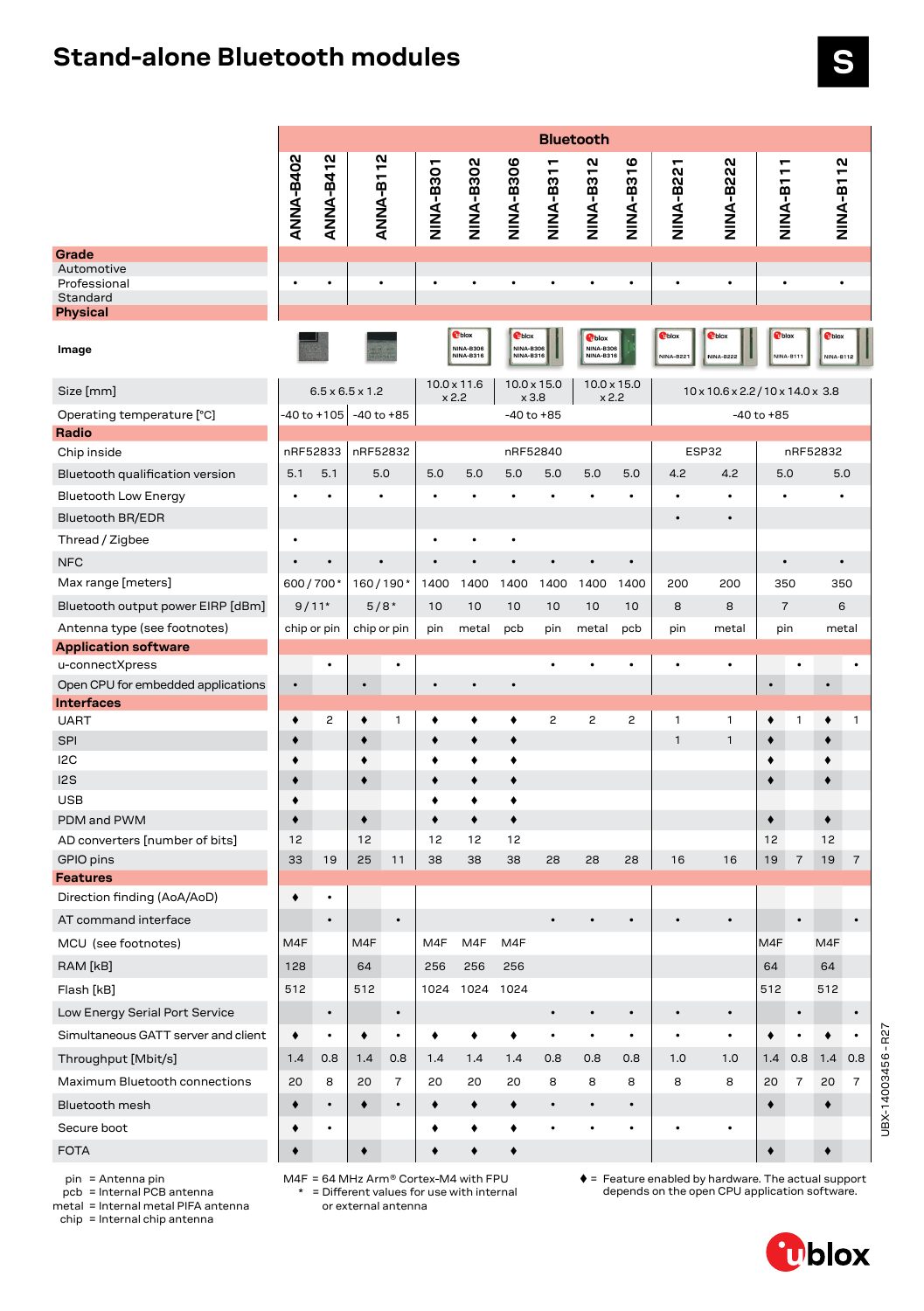## **Stand-alone Bluetooth modules**

|                                        | <b>Bluetooth</b>               |                           |                 |                                 |                                |                           |                 |                              |                |                             |  |  |  |
|----------------------------------------|--------------------------------|---------------------------|-----------------|---------------------------------|--------------------------------|---------------------------|-----------------|------------------------------|----------------|-----------------------------|--|--|--|
|                                        | <b>BMD-360</b>                 | <b>BMD-380</b>            | BMD-340         | <b>BMD-341</b>                  | BMD-345                        | <b>BMD-350</b>            | <b>BMD-301</b>  | <b>BMD-300</b>               | BMD-330        | <b>R41Z</b>                 |  |  |  |
| Grade                                  |                                |                           |                 |                                 |                                |                           |                 |                              |                |                             |  |  |  |
| Automotive<br>Professional<br>Standard | $\bullet$                      | $\bullet$                 | $\bullet$       |                                 | $\bullet$                      | $\bullet$                 | $\bullet$       | $\bullet$                    | $\bullet$      | $\bullet$                   |  |  |  |
| Physical                               |                                |                           |                 |                                 |                                |                           |                 |                              |                |                             |  |  |  |
| Image                                  | <b>T</b> blo<br><b>BMD-360</b> |                           | <b>BMD-340</b>  | <b>T</b> blox<br><b>BMD-341</b> | <b>Oblox</b><br><b>BMD-345</b> |                           | MD-30           | IMD-30                       | <b>BMD-330</b> | <b>T</b> blo<br><b>R41Z</b> |  |  |  |
| Size [mm]                              | $9.8 \times 14.0$<br>x 1.9     | $7.5 \times 9.5$<br>x 1.5 |                 | $10.2 \times 15.0 \times 1.9$   |                                | $6.4 \times 8.6$<br>x 1.5 |                 | $9.8 \times 14.0 \times 1.9$ |                | $10.6 \times 16.2$<br>x 2.1 |  |  |  |
| Operating temperature [°C]             |                                |                           |                 |                                 |                                | $-40$ to $+85$            |                 |                              |                |                             |  |  |  |
| Radio                                  |                                |                           |                 |                                 |                                |                           |                 |                              |                |                             |  |  |  |
| Chip inside                            | nRF52811                       |                           |                 | nRF52840                        |                                |                           | nRF52832        |                              | nRF52810       | <b>KW41Z</b>                |  |  |  |
| Bluetooth qualification version        | 5.1                            | 5.1                       | 5.0             | 5.0                             | 5.0                            | 5.0                       | 5.0             | 5.0                          | 5.0            | 4.2                         |  |  |  |
| <b>Bluetooth Low Energy</b>            | $\bullet$                      | $\bullet$                 | $\bullet$       | $\bullet$                       | $\bullet$                      | $\bullet$                 | $\bullet$       | $\bullet$                    | $\bullet$      | $\bullet$                   |  |  |  |
| Thread / Zigbee                        |                                | ٠                         | ٠               | $\bullet$                       | ٠                              |                           |                 |                              |                | ٠                           |  |  |  |
| <b>NFC</b>                             |                                | $\bullet$                 | $\bullet$       | $\bullet$                       | $\bullet$                      | $\bullet$                 | $\bullet$       | $\bullet$                    |                |                             |  |  |  |
| Max range [meters]                     | 200                            | 500                       | 500             | 750                             | 1000                           | 190                       | 400             | 200                          | 200            | 150                         |  |  |  |
| Bluetooth output power EIRP [dBm]      | 3                              | $\overline{7}$            | $\overline{7}$  | 11                              | 18                             | 5                         | $\mathsf g$     | 3                            | 3              | 3                           |  |  |  |
| Antenna type (see footnotes)           | pcb                            | chip                      | pcb             | U.FL                            | U.FL                           | chip                      | U.FL            | pcb                          | pcb            | pcb                         |  |  |  |
| <b>Application software</b>            |                                |                           |                 |                                 |                                |                           |                 |                              |                |                             |  |  |  |
| u-connectXpress                        |                                |                           |                 |                                 |                                |                           |                 |                              |                |                             |  |  |  |
| Open CPU for embedded applications     | $\bullet$                      | $\bullet$                 | $\bullet$       | $\bullet$                       | $\bullet$                      | $\bullet$                 | $\bullet$       | $\bullet$                    | $\bullet$      | $\bullet$                   |  |  |  |
| <b>Interfaces</b>                      |                                |                           |                 |                                 |                                |                           |                 |                              |                |                             |  |  |  |
| <b>UART</b>                            | ٠                              | ٠                         | ٠               | ٠                               | ٠                              | ٠                         | ٠               | ٠                            | ٠              | ٠                           |  |  |  |
| <b>SPI</b>                             |                                | ٠                         | ٠               | ٠                               | ٠                              | ٠                         | ٠               | ٠                            | ٠              | ٠                           |  |  |  |
| I2C                                    | ٠                              | ٠                         | ٠               | ٠                               | ٠                              | ٠                         | ٠               | ٠                            | ٠              | ٠                           |  |  |  |
| 12S                                    |                                | ٠                         | ٠               | ۰                               | ٠                              | ٠                         | ٠               | ۰                            |                |                             |  |  |  |
| USB                                    |                                | ٠                         | ٠               | ٠                               | ٠                              |                           |                 |                              |                | ٠                           |  |  |  |
| PDM and PWM                            | ٠                              | ٠                         | ۰               | $\blacklozenge$                 | ٠                              | ٠                         | $\blacklozenge$ | ۰                            | ٠              | ۰                           |  |  |  |
| AD converters [number of bits]         | 12                             | 12                        | 12              | 12                              | 12                             | 12                        | 12              | 12                           | 12             | 16                          |  |  |  |
| GPIO pins                              | 32                             | 44                        | 48              | 48                              | 44                             | 32                        | 32              | 32                           | 32             | 25                          |  |  |  |
| <b>Features</b>                        |                                |                           |                 |                                 |                                |                           |                 |                              |                |                             |  |  |  |
| Direction finding (AoA/AoD)            | ٠                              |                           |                 |                                 |                                |                           |                 |                              |                |                             |  |  |  |
| Bluetooth long range                   | ٠                              | ٠                         | ٠               | ٠                               | ٠                              |                           |                 |                              |                |                             |  |  |  |
| AT command interface                   |                                |                           |                 |                                 |                                |                           |                 |                              |                |                             |  |  |  |
| MCU (see footnotes)                    | M4                             | M4F                       | M4F             | M4F                             | M4F                            | M4F                       | M4F             | M4F                          | M4             | $M0+$                       |  |  |  |
| RAM [kB]                               | 24                             | 256                       | 256             | 256                             | 256                            | 64                        | 64              | 64                           | 24             | 128                         |  |  |  |
| Flash [kB]                             | 192                            | 1024                      | 1024            | 1024                            | 1024                           | 512                       | 512             | 512                          | 192            | 512                         |  |  |  |
| Low Energy Serial Port Service         |                                |                           |                 |                                 |                                |                           |                 |                              |                |                             |  |  |  |
| Simultaneous GATT server and client    | ٠                              | ٠                         | ٠               | ٠                               | ٠                              | ٠                         | ٠               | ٠                            | ٠              |                             |  |  |  |
| Throughput [Mbit/s]                    | 1.4                            | 1.4                       | 1.4             | 1.4                             | 1.4                            | 1.4                       | 1.4             | 1.4                          | 1.4            |                             |  |  |  |
| Maximum Bluetooth connections          | 4                              | 20                        | 20              | 20                              | 20                             | 20                        | 20              | 20                           | 4              | 2                           |  |  |  |
| Bluetooth mesh                         |                                | ٠                         | ٠               | ۰                               | ٠                              | ٠                         | $\blacklozenge$ | ٠                            |                |                             |  |  |  |
| Secure boot                            |                                | ٠                         | ٠               | ٠                               | ٠                              |                           |                 |                              |                |                             |  |  |  |
| <b>FOTA</b>                            | ۰                              | ٠                         | $\blacklozenge$ | $\blacklozenge$                 | ٠                              | ٠                         | $\blacklozenge$ | ٠                            | ٠              |                             |  |  |  |
|                                        |                                |                           |                 |                                 |                                |                           |                 |                              |                |                             |  |  |  |

pin = Antenna pin pcb = Internal PCB antenna

 chip = Internal chip antenna metal = Internal metal PIFA antenna U.FL = U.FL antenna connector

M0+= 48 MHz Arm® Cortex-M0+

M4 = 64 MHz Arm® Cortex-M4 M4F= 64 MHz Arm® Cortex-M4 with FPU

= Feature enabled by hardware. Actual support depends on the open CPU application software.

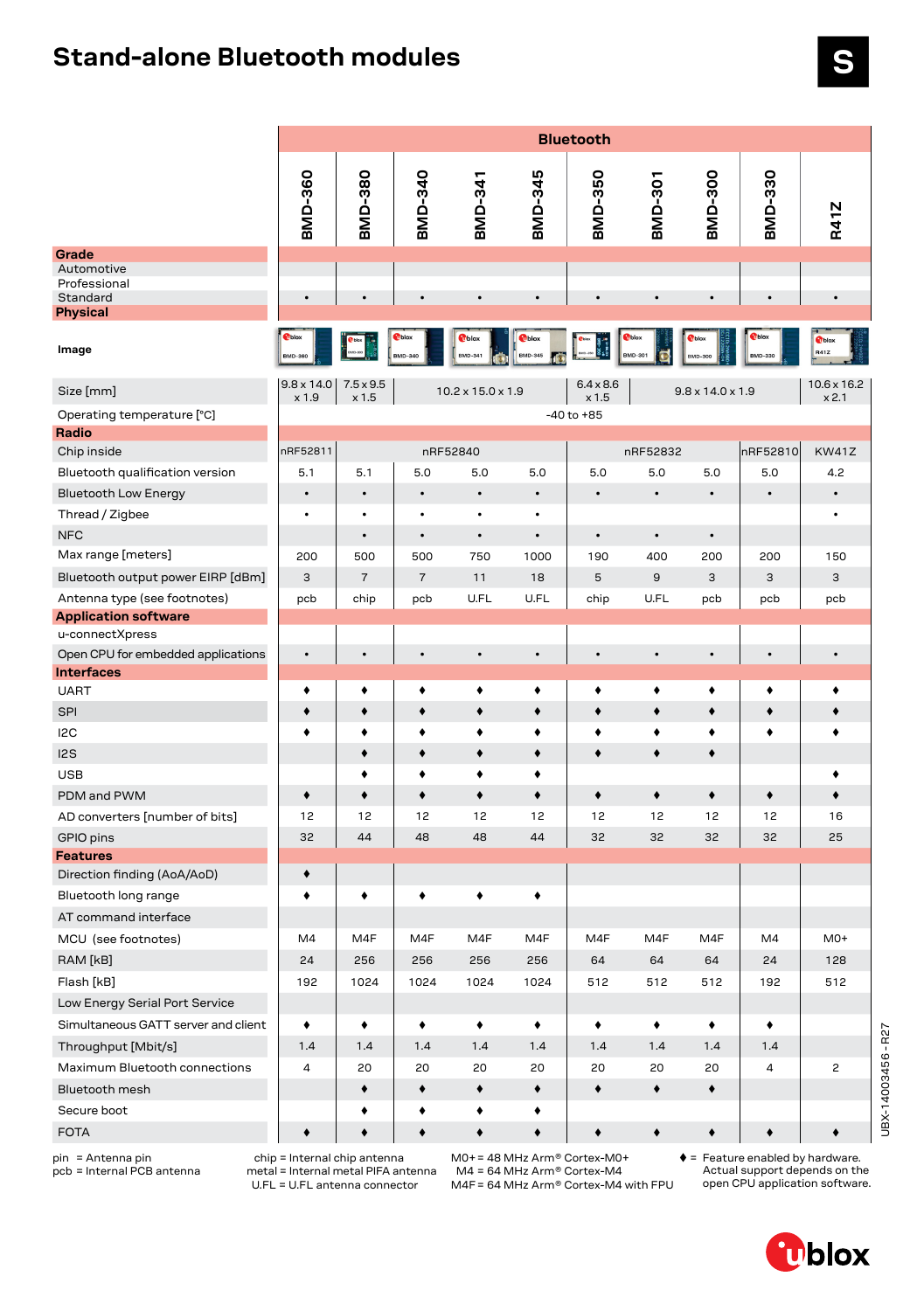## **Stand-alone short range radio modules**

|                                                           | Multiradio (Wi-Fi and Bluetooth) |                                     |                                                      |                                                      |                             |                                        |                                                |                |                                         |           | Wi-Fi                                                     |                            |  |
|-----------------------------------------------------------|----------------------------------|-------------------------------------|------------------------------------------------------|------------------------------------------------------|-----------------------------|----------------------------------------|------------------------------------------------|----------------|-----------------------------------------|-----------|-----------------------------------------------------------|----------------------------|--|
|                                                           | <b>ODIN-W260</b>                 | <b>ODIN-W262</b><br>ODIN-W263       | W251AWS<br>NORA-                                     | W256AWS<br>NORA-                                     | <u>r</u><br><b>TW-A-WIN</b> | <b>NINA-W152</b>                       | 56<br><b>T<br/>NHA-NH</b>                      | NINA-W101      | NINA-W102                               | NINA-W106 | NINA-W131                                                 | <b>NINA-W132</b>           |  |
| Grade                                                     |                                  |                                     |                                                      |                                                      |                             |                                        |                                                |                |                                         |           |                                                           |                            |  |
| Automotive<br>Professional<br>Standard<br><b>Physical</b> | $\bullet$                        | $\bullet$                           | $\bullet$                                            | $\bullet$                                            | $\bullet$                   | $\bullet$                              | $\bullet$                                      | $\bullet$      | $\bullet$                               | $\bullet$ | $\bullet$                                                 | $\bullet$                  |  |
| <b>T</b> blox<br>Image<br>ODIN-W260                       | F<br>$\frac{1}{2}$               | <b>Oblox</b><br>ODIN-W262           | <b>T</b> blox<br>NORA-W251<br>AWS IoT<br>ExpressLink | <b>T</b> blox<br>NORA-W256<br>AWS IoT<br>ExpressLink |                             | <b>O</b> blox<br>NINA-W15<br>NINA-W101 | <b>T</b> blox<br><b>NINA-W152</b><br>NINA-W102 |                | <b>T</b> blox<br>NINA-W156<br>NINA-W106 |           | Cblox<br>NINA-W13                                         | <b>P</b> blox<br>NINA-W132 |  |
| Size [mm]                                                 |                                  | $14.8 \times 22.3 \times 3.2 / 4.7$ |                                                      | $10.4 \times 14.3 \times 1.8$                        |                             |                                        |                                                |                |                                         |           | 10.0 x 10.6 x 2.2 / 10.0 x 14.0 x 3.8 / 10.0 x 14.0 x 2.2 |                            |  |
| Operating temperature [°C]                                |                                  |                                     |                                                      |                                                      |                             | $-40$ to $+85$                         |                                                |                |                                         |           |                                                           |                            |  |
| Radio                                                     |                                  |                                     |                                                      |                                                      |                             |                                        |                                                |                |                                         |           |                                                           |                            |  |
| Chip inside                                               | <b>WL1837</b>                    |                                     | ESP32-S3                                             |                                                      |                             | ESP32                                  |                                                |                | ESP32                                   |           | ESP32                                                     |                            |  |
| Bluetooth qualification version                           |                                  | 4.2                                 | 5.0                                                  |                                                      |                             | 4.2                                    |                                                |                | 4.2                                     |           |                                                           |                            |  |
| <b>Bluetooth Low Energy</b>                               | $\bullet$                        | $\bullet$                           | $\bullet$                                            | $\bullet$                                            | $\bullet$                   | $\bullet$                              | $\bullet$                                      | $\bullet$      | $\bullet$                               | $\bullet$ |                                                           |                            |  |
| <b>Bluetooth BR/EDR</b>                                   | $\bullet$                        | $\bullet$                           |                                                      |                                                      | $\bullet$                   | $\bullet$                              | $\bullet$                                      | $\bullet$      | $\bullet$                               | $\bullet$ |                                                           |                            |  |
| Bluetooth output power EIRP [dBm]                         | 14                               | 11                                  | 8                                                    | 8                                                    | 8                           | 8                                      | 8                                              | 8              | 8                                       | 8         |                                                           |                            |  |
| Wi-Fi 2.4 / 5 [GHz]                                       | 2.4 and 5                        | 2.4 and 5                           | 2.4                                                  | 2.4                                                  | 2.4                         | 2.4                                    | 2.4                                            | 2.4            | 2.4                                     | 2.4       | 2.4                                                       | 2.4                        |  |
| Wi-Fi IEEE 802.11 standards                               | a/b/g/n                          | a/b/g/n                             | b/g/n                                                | b/g/n                                                | b/g/n                       | b/g/n                                  | b/g/n                                          | b/g/n          | b/g/n                                   | b/g/n     | b/g/n                                                     | b/g/n                      |  |
| Wi-Fi output power EIRP [dBm]                             | 18                               | 15                                  | $18*$                                                | $18*$                                                | 18                          | 18                                     | 18                                             | 18             | 18                                      | 18        | 18                                                        | 18                         |  |
| Max Wi-Fi range [meters]                                  | 300                              | 250                                 | 500*                                                 | 500*                                                 | 500                         | 400                                    | 400                                            | 500            | 400                                     | 400       | 500                                                       | 400                        |  |
| Antenna type (see footnotes)                              | U.FL                             | metal                               | pin                                                  | pcb                                                  | pin                         | metal                                  | pcb                                            | pin            | metal                                   | pcb       | pin                                                       | metal                      |  |
| <b>Application software</b>                               |                                  |                                     |                                                      |                                                      |                             |                                        |                                                |                |                                         |           |                                                           |                            |  |
| AWS IoT ExpressLink                                       |                                  |                                     |                                                      | $\bullet$                                            |                             |                                        |                                                |                |                                         |           |                                                           |                            |  |
| u-connectXpress                                           |                                  |                                     |                                                      |                                                      |                             |                                        | $\bullet$                                      |                |                                         |           |                                                           |                            |  |
| Open CPU for embedded apps                                |                                  |                                     |                                                      |                                                      |                             |                                        |                                                | $\bullet$      | $\bullet$                               |           |                                                           |                            |  |
| <b>Interfaces</b>                                         |                                  |                                     |                                                      |                                                      |                             |                                        |                                                |                |                                         |           |                                                           |                            |  |
| <b>UART</b>                                               | 1                                | 1                                   | 1                                                    | 1                                                    | 1                           | 1                                      | 1                                              | ٠              | ٠                                       | ٠         | 1                                                         | 1                          |  |
| <b>SPI</b>                                                |                                  |                                     |                                                      |                                                      | 1                           | $\mathbf{1}$                           | $\mathbf{1}$                                   | ٠              | ٠                                       | ٠         | $\mathbf{1}$                                              | $\mathbf{1}$               |  |
| I <sub>2C</sub>                                           |                                  |                                     |                                                      |                                                      |                             |                                        |                                                | ٠              | ٠                                       | ٠         |                                                           |                            |  |
| 12S                                                       |                                  |                                     |                                                      |                                                      |                             |                                        |                                                | ٠              | ٠                                       | ٠         |                                                           |                            |  |
| RMII                                                      | $\mathbf{1}$                     | $\mathbf{1}$                        |                                                      |                                                      | 1                           | 1                                      | 1                                              | ٠              | ٠                                       | ٠         | $\mathbf{1}$                                              | 1                          |  |
| GPIO pins                                                 | 23                               | 23                                  |                                                      |                                                      | 16                          | 16                                     | 18                                             | 24             | 24                                      | 26        | 16                                                        | 16                         |  |
| AD converters [number of bits]                            |                                  |                                     |                                                      |                                                      |                             |                                        |                                                | 12             | 12                                      | 12        |                                                           |                            |  |
| <b>Features</b>                                           |                                  |                                     |                                                      |                                                      |                             |                                        |                                                |                |                                         |           |                                                           |                            |  |
| AT command interface                                      |                                  |                                     |                                                      |                                                      |                             |                                        | $\bullet$                                      |                |                                         |           |                                                           |                            |  |
| Point-to-Point Protocol                                   |                                  |                                     |                                                      |                                                      |                             |                                        |                                                |                |                                         |           |                                                           |                            |  |
| Low Energy Serial Port Service                            |                                  |                                     |                                                      |                                                      |                             |                                        |                                                |                |                                         |           |                                                           |                            |  |
| MCU (see footnotes)                                       |                                  |                                     | LX7                                                  | LX7                                                  |                             |                                        |                                                | LX6            | LX6                                     | LX6       |                                                           |                            |  |
| RAM [kB]                                                  |                                  |                                     | 512                                                  | 512                                                  |                             |                                        |                                                | 520            | 520                                     | 520       |                                                           |                            |  |
| Flash [MB]                                                |                                  |                                     | 8                                                    | 8                                                    |                             |                                        |                                                | $\overline{c}$ | $\mathbf{2}$                            | 4/8       |                                                           |                            |  |
| Wi-Fi throughput [Mbit/s]                                 | 20                               | 20                                  | 20                                                   | 20                                                   | 13                          | 13                                     | 13                                             | 25             | 25                                      | 25        | 16                                                        | 16                         |  |
| Maximum Bluetooth connections                             | $\overline{7}$                   | $\overline{7}$                      | 1                                                    | $\mathbf{1}$                                         | 8                           | 8                                      | 8                                              | 8              | 8                                       | 8         |                                                           |                            |  |
| Micro Access Point [max stations]                         | 10                               | 10                                  |                                                      |                                                      | 10                          | 10                                     | 10                                             | 10             | 10                                      | 10        | 10                                                        | 10                         |  |
| Wi-Fi enterprise security                                 | $\bullet$                        | $\bullet$                           |                                                      |                                                      | $\bullet$                   | $\bullet$                              | $\bullet$                                      | ٠              | ٠                                       | ٠         | $\bullet$                                                 | $\bullet$                  |  |
| End-to-end security (TLS)                                 | $\bullet$                        | $\bullet$                           | $\bullet$<br>$\bullet$                               | $\bullet$<br>$\bullet$                               | $\bullet$                   | $\bullet$<br>$\bullet$                 | $\bullet$                                      | ۰              | $\blacklozenge$                         | ٠         | $\bullet$                                                 | $\bullet$                  |  |
| Secure boot<br>WPA3                                       |                                  |                                     | $\bullet$                                            | $\bullet$                                            | $\bullet$<br>$\bullet$      | $\bullet$                              | $\bullet$                                      | ٠<br>۰         | ٠<br>$\blacklozenge$                    | ٠<br>٠    | $\bullet$<br>$\bullet$                                    | ٠<br>$\bullet$             |  |
|                                                           |                                  |                                     |                                                      |                                                      |                             |                                        |                                                |                |                                         |           |                                                           |                            |  |

 U.FL = U.FL connector(s) for external antenna pin = Antenna pin

metal = internal metal PIFA antenna

 LX6 = 240 MHz dual-core Xtensa LX6 LX7 = 240 MHz dual-core Xtensa LX7  $* =$  Estimated value

 $\blacklozenge$  = Feature enabled by hardware. The actual support depends on the open CPU application software.

pcb = Internal PCB antenna



UBX-14003456 - R27

UBX-14003456-R27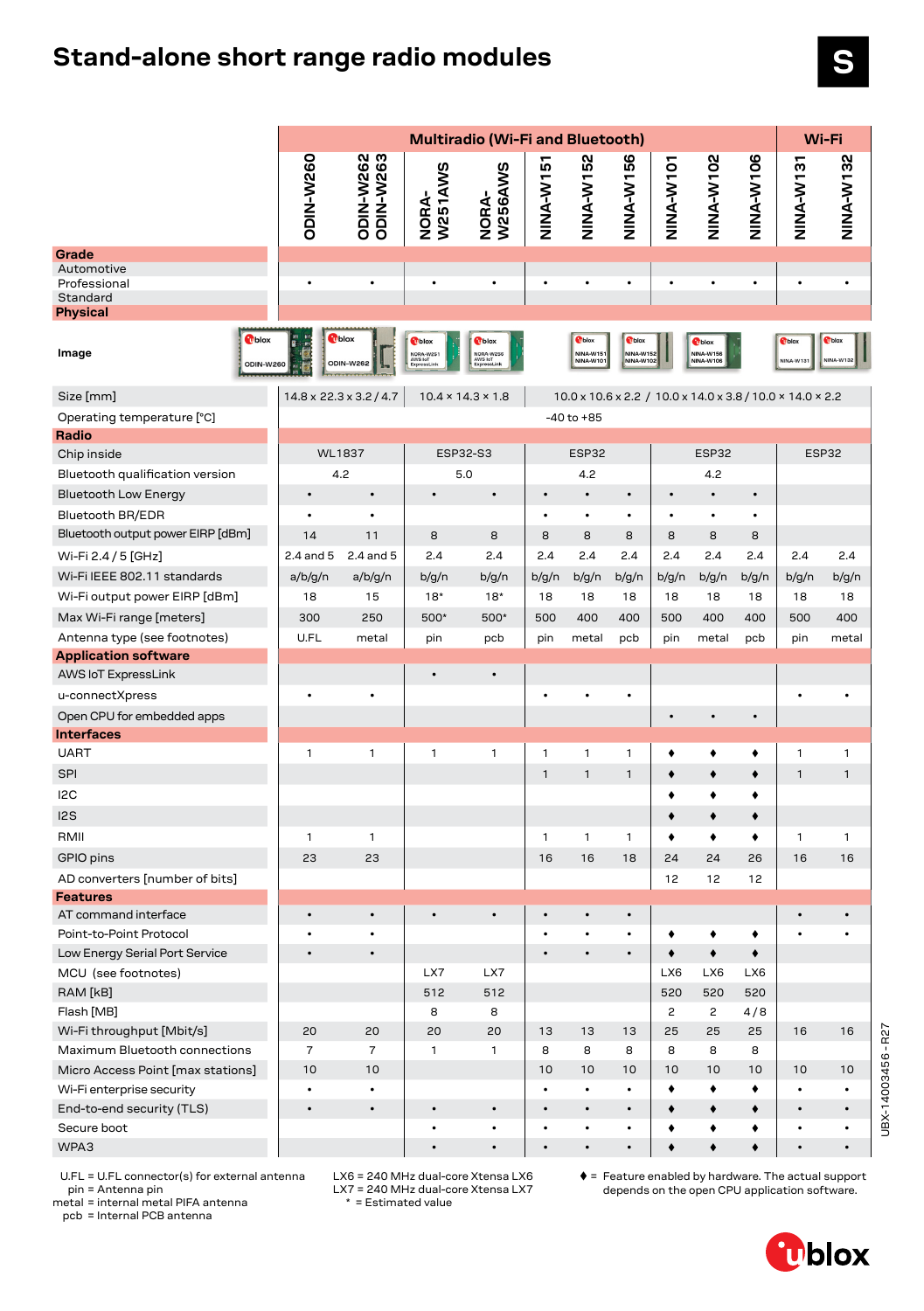# **Host-based short range radio modules**

|                                                  |                    | Wi-Fi                               |                            | Multiradio (Wi-Fi and Bluetooth) |                                         |               |  |  |  |  |
|--------------------------------------------------|--------------------|-------------------------------------|----------------------------|----------------------------------|-----------------------------------------|---------------|--|--|--|--|
|                                                  | LILY-W-131         | LILY-W132                           | LILY-W133                  | MAYA-W160                        | MAYA-W161                               | MAYA-W166     |  |  |  |  |
| Grade                                            |                    |                                     |                            |                                  |                                         |               |  |  |  |  |
| Automotive<br>Professional                       | $\bullet$          |                                     |                            | $\bullet$                        |                                         |               |  |  |  |  |
| Standard<br>Physical                             |                    |                                     |                            |                                  |                                         |               |  |  |  |  |
| Image                                            | Phlox<br>LILY-W131 | <b>O</b> blox<br><b>LILY-W132</b>   | <b>T</b> blox<br>LILY-W133 | <b>T</b> blox<br><b>AAYA-W</b>   | <b>T</b> blox<br>MAYA-W161              | <b>T</b> blox |  |  |  |  |
| Size [mm]                                        |                    | $10.0 \times 14.0 \times 2.2 / 3.8$ |                            |                                  | $10.4 \times 14.3 \times 2.5$           |               |  |  |  |  |
| Operating temperature [°C]                       |                    | $-40$ to $+85$                      |                            |                                  | $-40$ to $+85$                          |               |  |  |  |  |
| Radio                                            |                    |                                     |                            |                                  |                                         |               |  |  |  |  |
| Chip inside                                      |                    | NXP 88W8801                         |                            |                                  | NXP IW416                               |               |  |  |  |  |
| Bluetooth qualification version                  |                    |                                     |                            |                                  | 5.1 (full features)                     |               |  |  |  |  |
| <b>Bluetooth profiles</b>                        |                    |                                     |                            |                                  | HCI                                     |               |  |  |  |  |
| Bluetooth BR/EDR                                 |                    |                                     |                            | $\bullet$                        |                                         | $\bullet$     |  |  |  |  |
| <b>Bluetooth Low Energy</b>                      |                    |                                     |                            | $\bullet$                        | $\bullet$                               | $\bullet$     |  |  |  |  |
| Bluetooth output power conducted [dBm]           |                    |                                     |                            | 10                               | 10                                      | 10            |  |  |  |  |
| Wi-Fi output power EIRP [dBm]                    | 19                 | 15                                  | 15                         | 18                               | 18                                      | 18            |  |  |  |  |
| Wi-Fi IEEE 802.11 standards                      | b/g/n              | b/g/n                               | b/g/n                      | a/b/g/n                          | a/b/g/n                                 | a/b/g/n       |  |  |  |  |
| Wi-Fi 2.4 / 5 [GHz]                              | 2.4                | 2.4                                 | 2.4                        | $2.4$ and $5$                    | 2.4 and 5                               | $2.4$ and $5$ |  |  |  |  |
| LTE filter                                       |                    |                                     |                            |                                  |                                         |               |  |  |  |  |
| Antenna type (see footnotes)                     | pin                | metal                               | metal                      | 2 U.FL                           | 2 pins                                  | pcb           |  |  |  |  |
| Channel width [MHz]                              | 20                 | 20                                  | 20                         |                                  | 20 in 2.4 GHz band, 20/40 in 5 GHz band |               |  |  |  |  |
| <b>OS support</b>                                | $\bullet$          |                                     | $\bullet$                  | $\bullet$                        |                                         |               |  |  |  |  |
| Android / Linux drivers                          |                    |                                     |                            |                                  |                                         |               |  |  |  |  |
| RTOS (via NXP i.MX RT MCUs)<br><b>Interfaces</b> |                    |                                     | $\bullet$                  |                                  |                                         |               |  |  |  |  |
| High-speed UART <sup>B</sup>                     |                    |                                     |                            | 1                                | 1                                       | $\mathbf{1}$  |  |  |  |  |
| <b>USB 2.0</b>                                   | $\mathbf{1}$       | $\mathbf{1}$                        | $\mathbf{1}$               |                                  |                                         |               |  |  |  |  |
| SDIO [version] $W$                               | v <sub>2</sub>     | v2                                  | v <sub>2</sub>             | v3                               | vЗ                                      | vЗ            |  |  |  |  |
| PCM/I2S (Bluetooth audio)                        |                    |                                     |                            | 1                                | 1                                       | $\mathbf{1}$  |  |  |  |  |
| <b>Features</b>                                  |                    |                                     |                            |                                  |                                         |               |  |  |  |  |
| Bluetooth long range                             |                    |                                     |                            |                                  | ٠                                       | ٠             |  |  |  |  |
| Micro Access Point [max connects]                | 8                  | 8                                   | $\bf8$                     | 8                                | 8                                       | 8             |  |  |  |  |
| AES hardware support                             | ٠                  |                                     |                            |                                  |                                         |               |  |  |  |  |
| Wi-Fi direct                                     | $\bullet$          | $\bullet$                           | $\bullet$                  | $\bullet$                        | ٠                                       | $\bullet$     |  |  |  |  |
| Wi-Fi 802.11mc                                   |                    |                                     |                            |                                  |                                         |               |  |  |  |  |
| WPA3                                             | $\bullet$          | $\bullet$                           | $\bullet$                  | $\bullet$                        |                                         |               |  |  |  |  |
| Factory-assigned MAC address in OTP              | $\bullet$          |                                     |                            |                                  |                                         |               |  |  |  |  |
| Factory calibrated RF in OTP                     | $\bullet$          |                                     | $\bullet$                  | $\bullet$                        |                                         |               |  |  |  |  |

B = Bluetooth only W = Wi-Fi only

pin = pin for external antenna metal = Metal PIFA antenna

U.FL = U.FL connector(s) for external antenna pcb = Internal PCB antenna